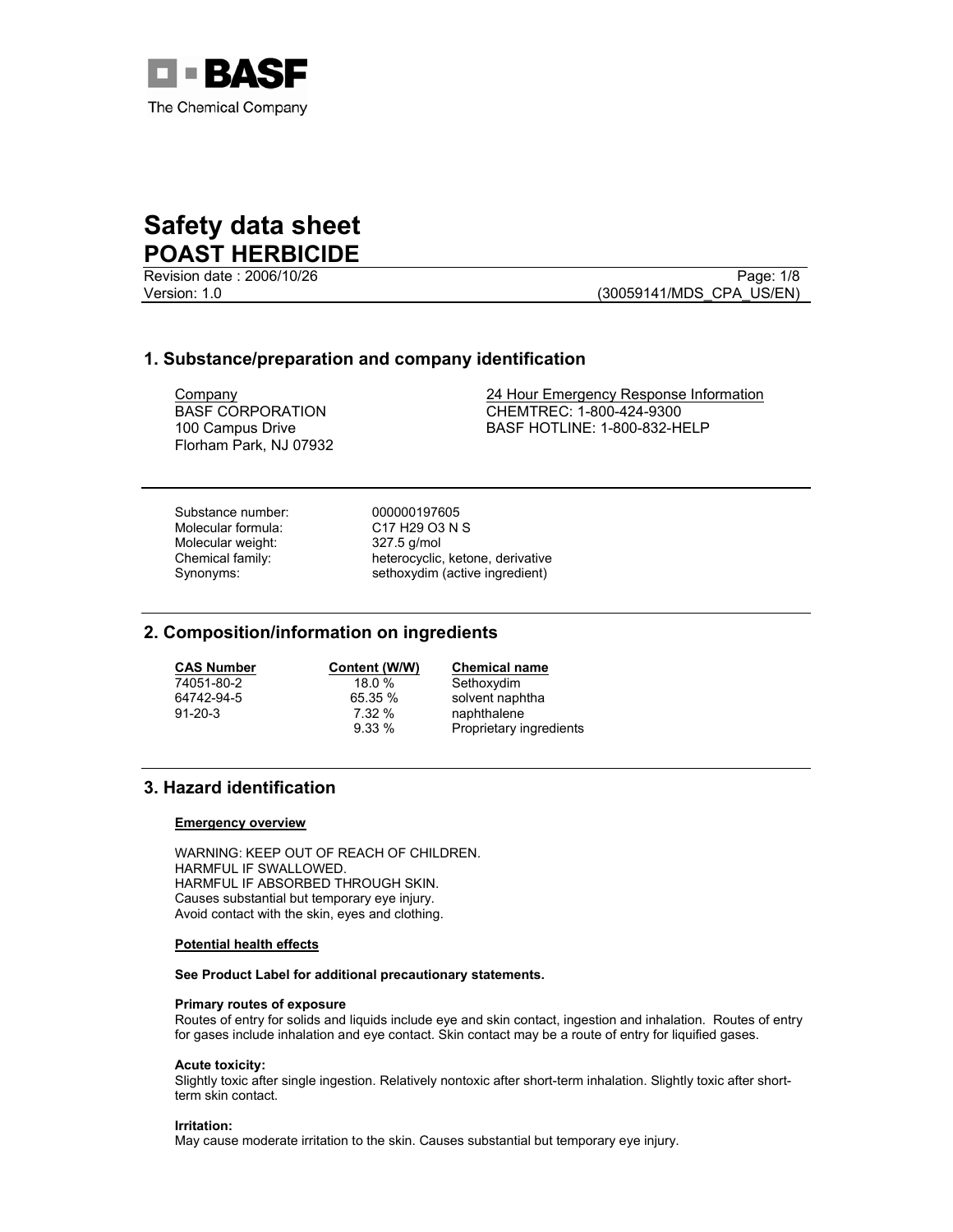Revision date : 2006/10/26 Page: 2/8

Version: 1.0 (30059141/MDS\_CPA\_US/EN)

### *Information on: Petroleum distillate with Naphthalene*

*Skin contact may result in irritation, defatting and dermatitis. Vapors cause irritation to the respiratory tract and the eyes.*

#### **Sensitization:**

Skin sensitizing effects were not observed in animal studies.

#### **Medical conditions aggravated by overexposure:**

Existing dermatitis may be aggravated by exposure.

#### **Potential environmental effects**

#### **Aquatic toxicity:**

There is a high probability that the product is not acutely harmful to fish. Acutely harmful for aquatic invertebrates. Very toxic (acute effect) to aquatic plants.

#### **Terrestrial toxicity:**

With high probability not acutely harmful to terrestrial organisms. Acutely toxic to honeybees.

## **4. First-aid measures**

#### **General advice:**

First aid providers should wear personal protective equipment to prevent exposure. Remove contaminated clothing. Move person to fresh air. If person is not breathing, call 911 or ambulance, then give artificial respiration, preferably mouth-to-mouth if possible. Call a poison control center or physician for treatment advice. Have the product container or label with you when calling a poison control center or doctor or going for treatment.

#### **If inhaled:**

Remove the affected individual into fresh air and keep the person calm.

#### **If on skin:**

Rinse skin immediately with plenty of water for 15 - 20 minutes.

#### **If in eyes:**

Hold eyes open and rinse slowly and gently with water for 15 to 20 minutes. Remove contact lenses, if present, after first 5 minutes, then continue rinsing.

#### **If swallowed:**

Never induce vomiting or give anything by mouth if the victim is unconscious or having convulsions. Do not induce vomiting. Have person sip a glass of water if able to swallow.

#### **Note to physician**

Hazards: Because of the increased risk of chemical pneumonia or pulmonary edema caused by aspiration of the hydrocarbon solvent, vomiting should be induced only under professional supervision.

## **5. Fire-fighting measures**

| Flash point:           | 145 $\degree$ F |          |
|------------------------|-----------------|----------|
| Autoignition:          | 443 °C          |          |
| Lower explosion limit: | $1.3\%$ (V)     | (70 °C)  |
| Upper explosion limit: | 5.3 %(V)        | (103 °C) |

#### **Suitable extinguishing media:**

foam, dry extinguishing media, carbon dioxide, water spray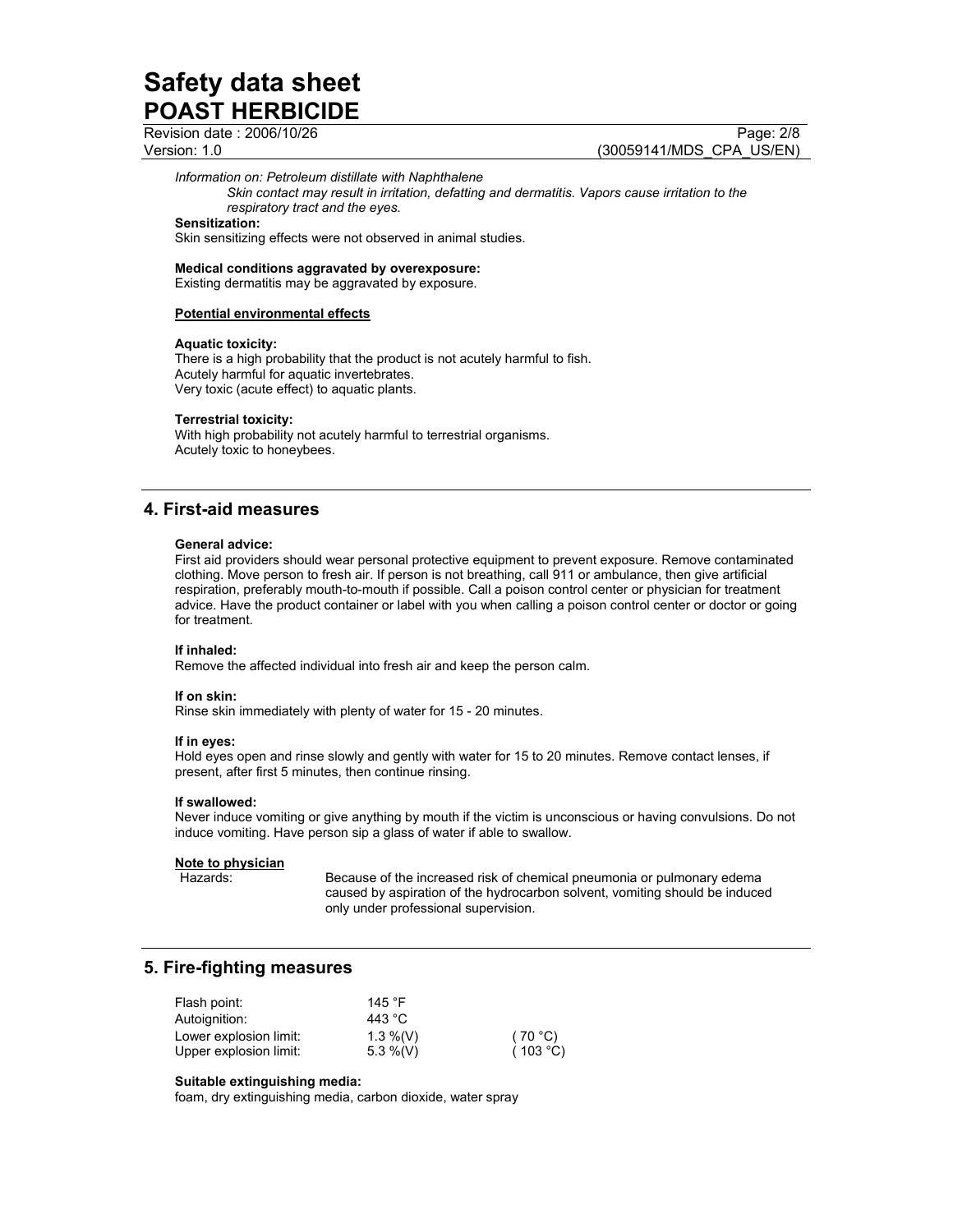Revision date : 2006/10/26 Page: 3/8

Version: 1.0 (30059141/MDS\_CPA\_US/EN)

## **Hazards during fire-fighting:**

carbon monoxide, carbon dioxide, nitrogen oxides, sulfur oxides If product is heated above decomposition temperature, toxic vapours will be released. The substances/groups of substances mentioned can be released if the product is involved in a fire.

#### **Protective equipment for fire-fighting:**

Firefighters should be equipped with self-contained breathing apparatus and turn-out gear.

#### **Further information:**

Evacuate area of all unnecessary personnel. Contain contaminated water/firefighting water. Do not allow to enter drains or waterways.

# **6. Accidental release measures**

#### **Personal precautions:**

Take appropriate protective measures. Clear area. Shut off source of leak only under safe conditions. Extinguish sources of ignition nearby and downwind. Ensure adequate ventilation. Wear suitable personal protective clothing and equipment.

#### **Environmental precautions:**

Do not discharge into the subsoil/soil. Do not discharge into drains/surface waters/groundwater. Contain contaminated water/firefighting water.

#### **Cleanup:**

Dike spillage. Pick up with suitable absorbent material. Place into suitable containers for reuse or disposal in a licensed facility. Spilled substance/product should be recovered and applied according to label rates whenever possible. If application of spilled substance/product is not possible, then spills should be contained, solidified, and placed in suitable containers for disposal. After decontamination, spill area can be washed with water. Collect wash water for approved disposal.

# **7. Handling and storage**

### **Handling**

#### **General advice:**

RECOMMENDATIONS ARE FOR MANUFACTURING, COMMERCIAL BLENDING, AND PACKAGING WORKERS. PESTICIDE APPLICATORS & WORKERS must refer to the Product Label and Directions for Use attached to the product for Agricultural Use Requirements in accordance with the EPA Worker Protection Standard 40 CFR part 170. Ensure adequate ventilation. Provide good ventilation of working area (local exhaust ventilation if necessary). Keep away from sources of ignition - No smoking. Keep container tightly sealed. Protect contents from the effects of light. Protect against heat. Protect from air. Handle and open container with care. Do not open until ready to use. Once container is opened, content should be used as soon as possible. Avoid aerosol formation. Avoid dust formation. Provide means for controlling leaks and spills. Do not return residues to the storage containers. Follow label warnings even after container is emptied. The substance/ product may be handled only by appropriately trained personnel. Avoid all direct contact with the substance/product. Avoid contact with the skin, eyes and clothing. Avoid inhalation of dusts/mists/vapours. Wear suitable personal protective clothing and equipment.

#### **Protection against fire and explosion:**

The relevant fire protection measures should be noted. Fire extinguishers should be kept handy. Avoid all sources of ignition: heat, sparks, open flame. Sources of ignition should be kept well clear. Avoid extreme heat. Keep away from oxidizable substances. Electrical equipment should conform to national electric code. Ground all transfer equipment properly to prevent electrostatic discharge. Electrostatic discharge may cause ignition.

**Storage**

**General advice:**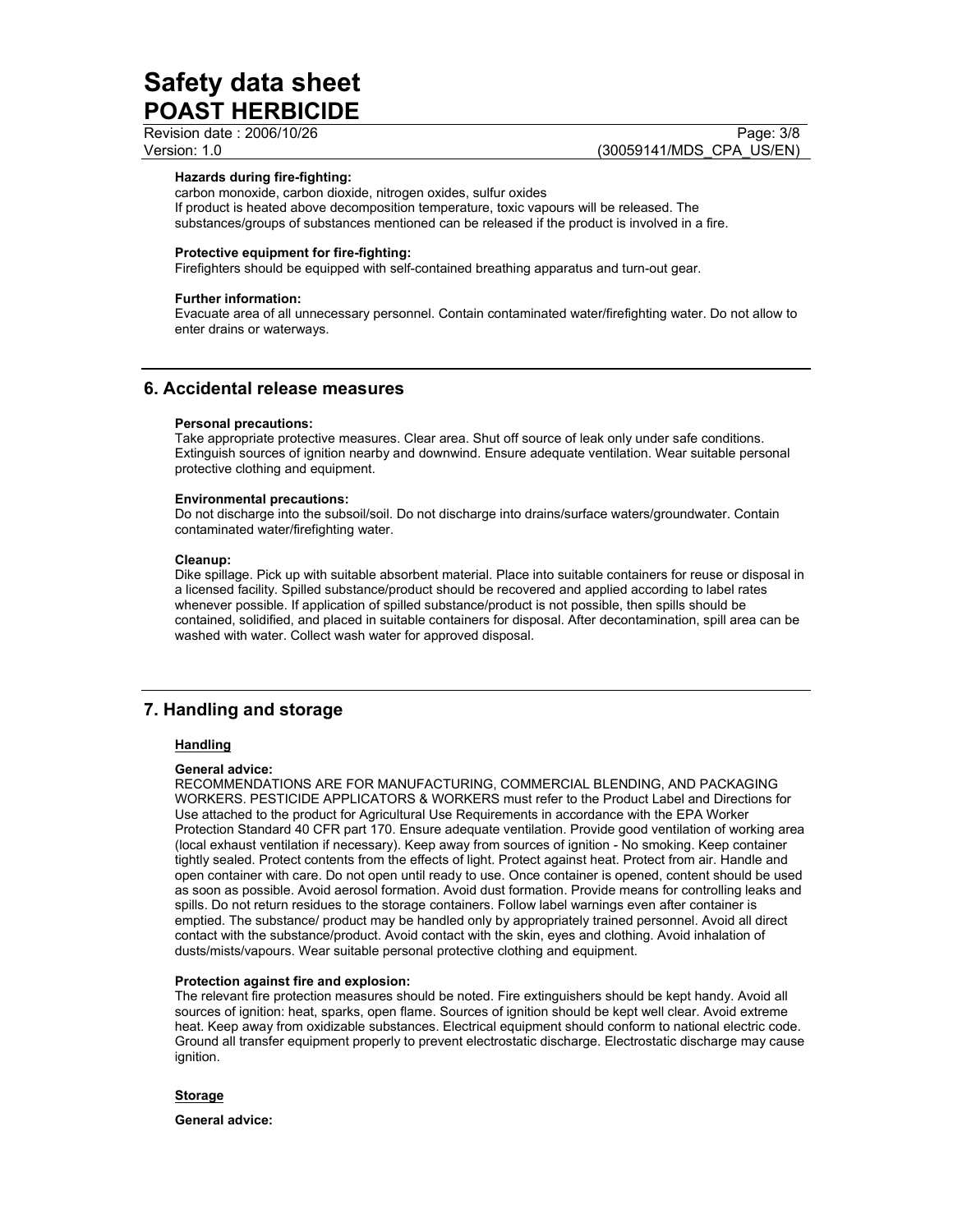Revision date : 2006/10/26 Page: 4/8

Version: 1.0 (30059141/MDS\_CPA\_US/EN)

Keep only in the original container in a cool, dry, well-ventilated place away from ignition sources, heat or flame. Protect containers from physical damage. Protect against contamination. The authority permits and storage regulations must be observed.

#### **Storage incompatibility:**

General: Segregate from incompatible substances. Segregate from foods and animal feeds. Segregate from textiles and similar materials.

# **8. Exposure controls and personal protection**

**Users of a pesticidal product should refer to the product label for personal protective equipment requirements.** 

#### **Components with workplace control parameters**

| naphthalene | OSHA         | PEL 10 ppm 50 mg/m3 ;                                       |
|-------------|--------------|-------------------------------------------------------------|
|             | <b>ACGIH</b> | TWA value 10 ppm : STEL value 15 ppm : Skin<br>Designation: |

#### **Advice on system design:**

Whenever possible, engineering controls should be used to minimize the need for personal protective equipment.

#### **Personal protective equipment**

#### **RECOMMENDATIONS FOR MANUFACTURING, COMMERCIAL BLENDING, AND PACKAGING WORKERS:**

#### **Respiratory protection:**

Wear respiratory protection if ventilation is inadequate. Wear a NIOSH-certified (or equivalent) TC23C Chemical/Mechanical type filter system to remove a combination of particles, gas and vapours. For situations where the airborne concentrations may exceed the level for which an air purifying respirator is effective, or where the levels are unknown or Immediately Dangerous to Life or Health (IDLH), use NIOSHcertified full facepiece pressure demand self-contained breathing apparatus (SCBA) or a full facepiece pressure demand supplied-air respirator (SAR) with escape provisions.

#### **Hand protection:**

Chemical resistant protective gloves, Protective glove selection must be based on the user's assessment of the workplace hazards.

#### **Eye protection:**

Safety glasses with side-shields (frame goggles) (e.g. EN 166)

#### **Body protection:**

Body protection must be chosen depending on activity and possible exposure, e.g. head protection, apron, protective boots, chemical-protection suit.

#### **General safety and hygiene measures:**

Wear long sleeved work shirt and long work pants in addition to other stated personal protective equipment. Work place should be equipped with a shower and an eye wash. Handle in accordance with good industrial hygiene and safety practice. Personal protective equipment should be decontaminated prior to reuse. Gloves must be inspected regularly and prior to each use. Replace if necessary (e.g. pinhole leaks). Take off immediately all contaminated clothing. Store work clothing separately. Hands and/or face should be washed before breaks and at the end of the shift. No eating, drinking, smoking or tobacco use at the place of work. Keep away from food, drink and animal feeding stuffs.

## **9. Physical and chemical properties**

| Form:     | liauid      |
|-----------|-------------|
| Odour:    | aromatic    |
| Colour:   | light amber |
| pH value: | $4 - 5$     |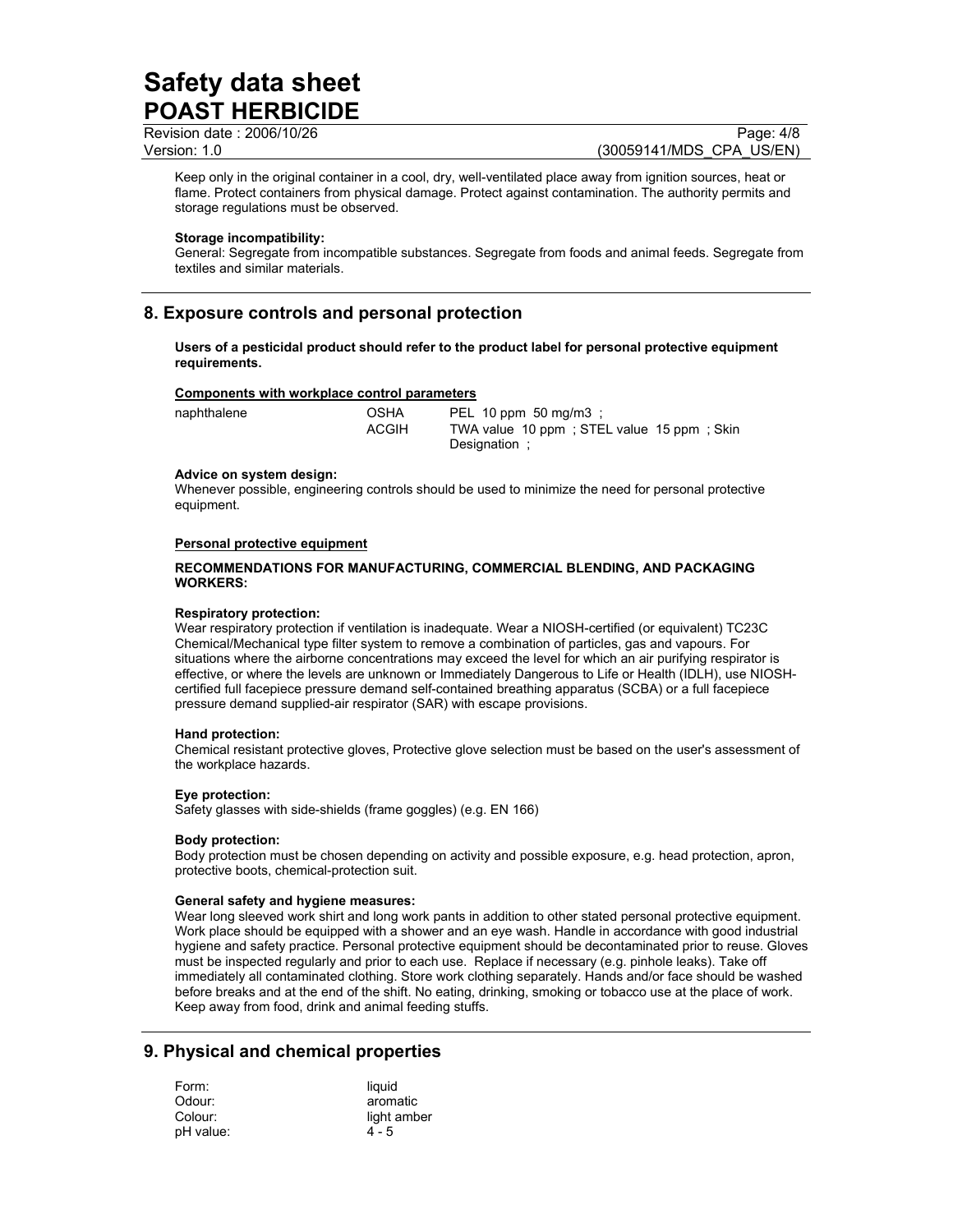Revision date : 2006/10/26 Page: 5/8

Version: 1.0 (30059141/MDS\_CPA\_US/EN)

Bulk density: 7.77 lb/USg Solubility in water: emulsifiable

# **10. Stability and reactivity**

#### **Conditions to avoid:**

Avoid all sources of ignition: heat, sparks, open flame. Avoid extreme temperatures. Avoid prolonged exposure to extreme heat. Avoid contamination. Avoid electro-static discharge. Avoid prolonged storage.

#### **Substances to avoid:**

oxidizing agent

#### **Hazardous reactions:**

The product is chemically stable. Hazardous polymerization will not occur. No hazardous reactions if stored and handled as prescribed/indicated.

#### **Decomposition products:**

Prolonged thermal loading can result in products of degradation being given off.

#### **Thermal decomposition:**

Possible thermal decomposition products: carbon monoxide, carbon dioxide, Sulphur dioxide, nitrogen dioxide Stable at ambient temperature. If product is heated above decomposition temperature toxic vapours may be released. If product is heated above decomposition temperature hazardous fumes may be released.

#### **Corrosion to metals:**

Corrosive effects to metal are not anticipated.

## **11. Toxicological information**

#### **Acute toxicity**

**Oral:**  LD50/rat/male: 5,000 mg/kg

LD50/rat/female: 4,285.8 mg/kg

**Inhalation:**  LC50/rat: > 7.6 mg/l / 4 h

#### *Information on: Petroleum distillate with Naphthalene*

*Inhalation of high vapor/aerosol concentrations are irritating to eyes and respiratory tract, may cause headaches, dizziness, anesthesia, drowsiness, unconsciousness and other central nervous system effects, including death. Aspiration may result in chemical pneumonitis, which may be fatal.*  ----------------------------------

**Dermal:**  LD50/rat: > 4,000 mg/kg

**Skin irritation:**  rabbit: Irritating.

**Eye irritation :**  rabbit: Irritating.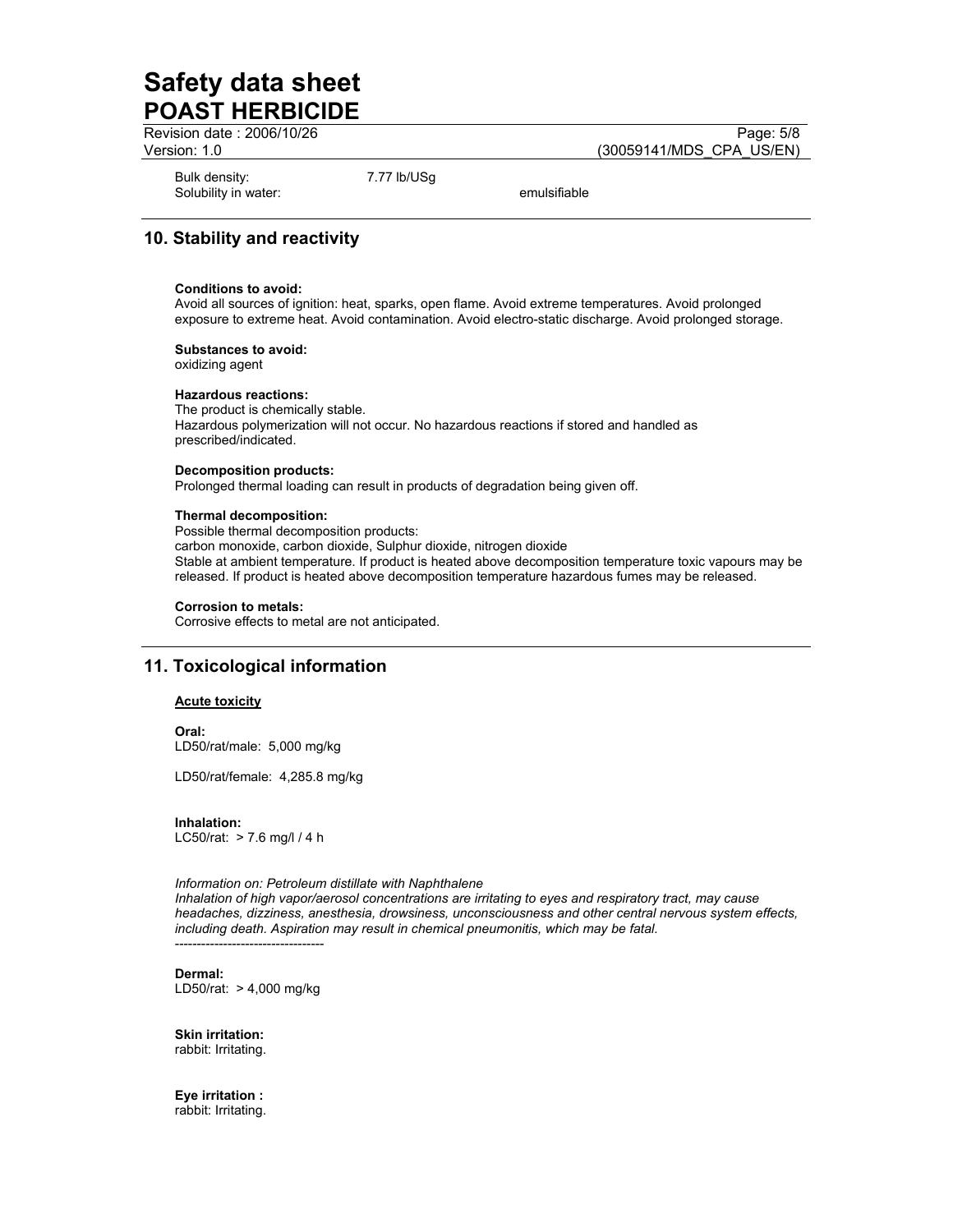Revision date : 2006/10/26 Page: 6/8

#### **Sensitization:**

guinea pig: Skin sensitizing effects were not observed in animal studies.

#### **Genetic toxicity:**

*Information on: sethoxydim No mutagenic effect was found in various tests with microorganisms and mammals.* 

----------------------------------

#### **Carcinogenicity:**

*Information on: sethoxydim In long-term studies in rats and mice in which the substance was given by feed, a carcinogenic effect was not observed.* 

----------------------------------

#### **Reproductive toxicity:**

*Information on: sethoxydim The results of animal studies gave no indication of a fertility impairing effect.*  ----------------------------------

#### **Developmental toxicity/teratogenicity:**

*Information on: sethoxydim In animal studies the substance showed a developmental toxic effect in high doses which were maternally toxic.* 

----------------------------------

### **12. Ecological information**

*Information on: sethoxydim Acute and prolonged toxicity to fish: Rainbow trout/LC50: = 170 ppm*  ----------------------------------

*Information on: sethoxydim Acute toxicity to aquatic invertebrates: Daphnia magna/EC50: > 78.1 ppm*  ----------------------------------

*Information on: sethoxydim Toxicity to aquatic plants: algae/EC50: > 0.3 ppm*  ----------------------------------

*Information on: sethoxydim Other terrestrial non-mammals: Honey bee/LD50: > 10 ug/bee mallard duck/LC50: > 5,620 ppm*  ----------------------------------

## **13. Disposal considerations**

#### **Waste disposal of substance:**

Pesticide wastes are regulated.

Improper disposal of excess pesticide, spray mix or rinsate is a violation of federal law. If pesticide wastes cannot be disposed of according to label instructions, contact the State Pesticide or Environmental Control Agency or the Hazardous Waste representative at the nearest EPA Regional Office for guidance.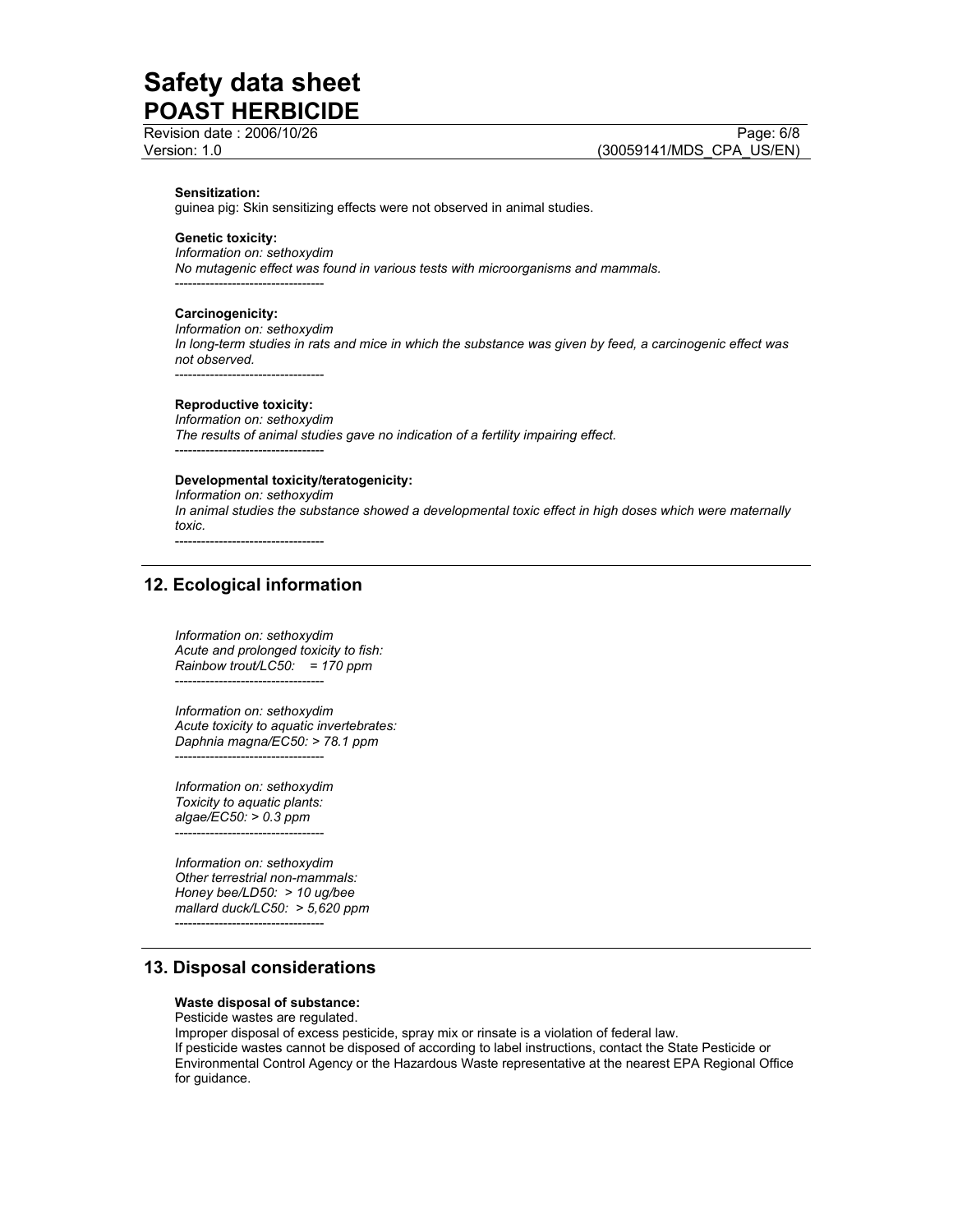Revision date : 2006/10/26 Page: 7/8

Version: 1.0 (30059141/MDS\_CPA\_US/EN)

**Container disposal:** 

Rinse thoroughly at least three times (triple rinse) in accordance with EPA recommendations. Consult state or local disposal authorities for approved alternative procedures such as container recycling. Recommend crushing, puncturing or other means to prevent unauthorized use of used containers. DO NOT PRESSURIZE, CUT, WELD, BRAZE, SOLDER, DRILL, GRIND, OR EXPOSE SUCH CONTAINERS TO HEAT, FLAME, SPARKS, STATIC ELECTRICITY, OR OTHER SOURCES OF IGNITION: THEY MAY EXPLODE AND CAUSE INJURY OR DEATH.

# **14. Transport information**

Reference Bill of Lading

## **15. Regulatory information**

**Federal Regulations**

**Registration status:** 

released / exempt

**OSHA hazard category:** IARC 1, 2A or 2B carcinogen, NTP listed carcinogen, Chronic target organ effects reported, ACGIH TLV established, Combustible Liquid

| <b>CERCLA RQ</b> | <b>CAS Number</b> | <b>Chemical name</b> |
|------------------|-------------------|----------------------|
| 100 LBS          | $91 - 20 - 3$     | naphthalene          |

**SARA hazard categories (EPCRA 311/312):** Acute, Chronic, Fire

#### **SARA 313:**

**CAS Number Chemical name SARA 313:** 

**CAS Number Chemical name** 91-20-3 naphthalene 95-63-6 1,2,4-trimethylbenzene 74051-80-2 Sethoxydim

#### **State regulations**

#### **State RTK**

**CAS Number Chemical name Change CAS Number State RTK** 91-20-3 naphthalene metals are made in the MA, NJ, PA

**CA Prop. 65:** 

THIS PRODUCT CONTAINS A CHEMICAL(S) KNOWN TO THE STATE OF CALIFORNIA TO CAUSE CANCER AND BIRTH DEFECTS OR OTHER REPRODUCTIVE HARM.

**CAS Number Chemical name** 75-21-8 Ethylene Oxide 91-20-3 naphthalene

## **16. Other information**

**Refer to product label for EPA registration number.** 

Recommended use: crop protection product